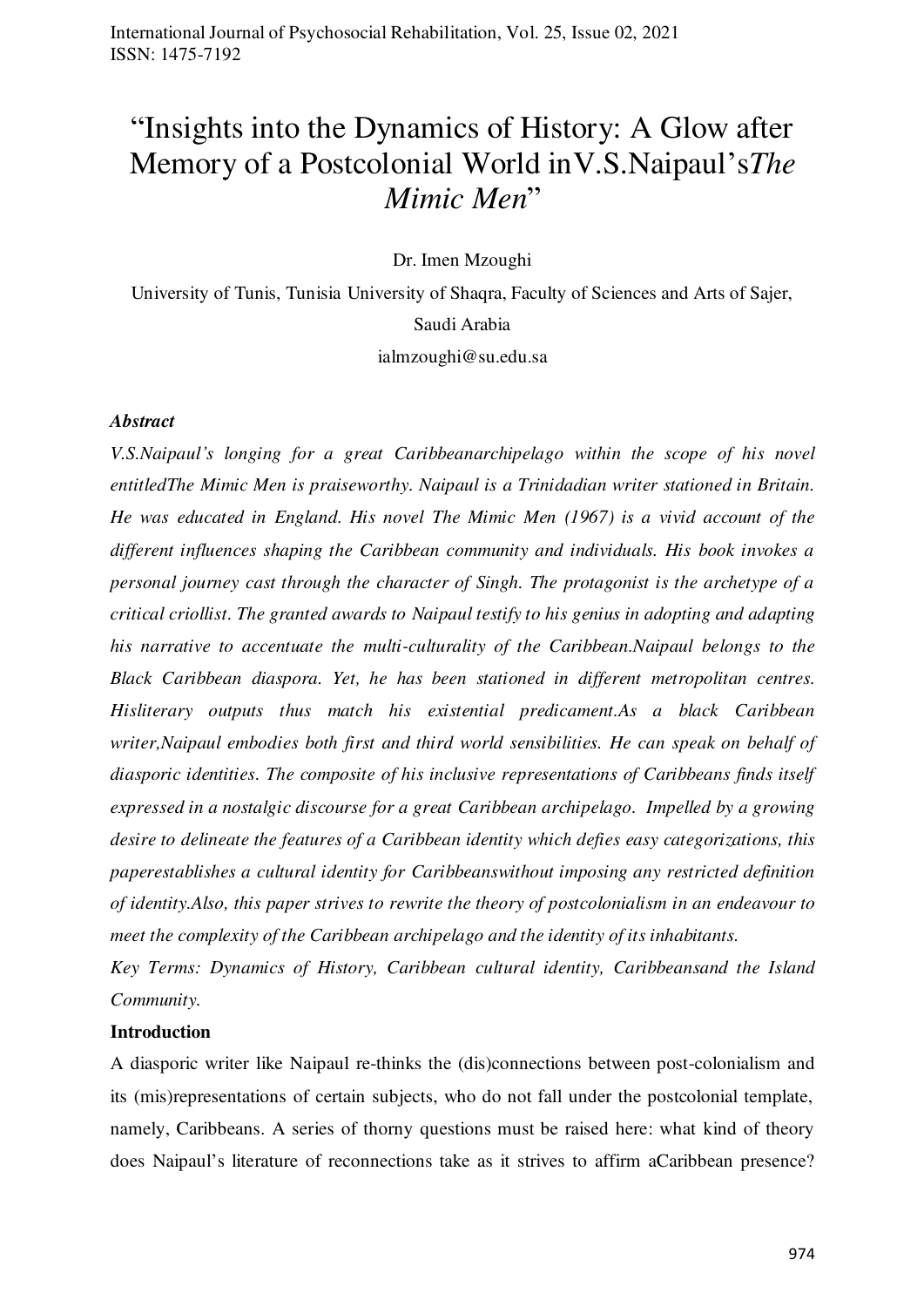Does Naipaul's version of post/colonialism deconstruct both the ideological machine of imperialism and phallocentrism?According to Gikandi, the singularity of Naipaul's standpoint lies in his realization that the fragmentation, silence and repression must be confronted. Fragmentation, silence and repression must not be seen as problems to be overcome. On the contrary, they must be considered as a condition of possibility "as a license to dissimulate and to affirm difference--in which an identity is created out of chaotic colonial and postcolonial history" (Gikandi234).

 Firstly, fragmentation allows both author and characters to recover what has been repressed without resorting to what Lionnet aptly calls "the ancient symmetry and dichotomies that have governed the ground and the very condition of possibility of thought, of 'clarity,' in all Western philosophy" (*Autobiographical Voices* 6). Secondly, fragmentation enables Naipaul to make use of the previously disdained vernacular and challenge Standard English. Thirdly, it helps him undermine the authority of a given discourse through intertextual references and parodic forms that question official historical totalities. Naipaul posits his narrative as a process in which history has value "not because of its teleological claims, but because of its discontinuity, its concern with blanks, ruptures and interruptions" (*Autobiographical Voices* 6).

*The Mimic Men* is a text where a Caribbean community struggles to reconcile divergent affiliations inside itself thanks to an exiled intellectual named Ranjit Singh. It turns out that the Caribbean community and the native island can partially facilitate the journey towards self-consciousness.This brings to the fore the distinction between postcolonial theory and postcolonial politics. "While postcolonial theory refers to poststructuralist critique of Western epistemology, postcolonial politics refers to Marxist philosophies that embrace oppositional thinking" (Ponzanesi 4). It is worth noting that postcolonial theory and postcolonial politics clearly overlap with each other. Postcolonial theory cannot exist without postcolonial politics, and vice-versa (Ponzanesi 4). In this vein, Leela Gandhi writes that "the postcolonial critic has to work toward a synthesis of, or negotiation between, both modes of thought" (qtd. in, Ponzanesi 4). For the sake of lucidity, my focus will be on the meanings of the term post-colonialism and how it can be operational in the narrative of *The Mimic Men.* 

# **1-Insights into the Possibility of Re-writing Postcolonialism in the Caribbean Archipelago**

The term post-colonialism is a critical tool. This paper follows critic Ponzanesi in using "the term post-colonialism to interpret the intense subversive practice that has taken place in the Black diaspora" (5). This alternative practice is meant to assess the cultural and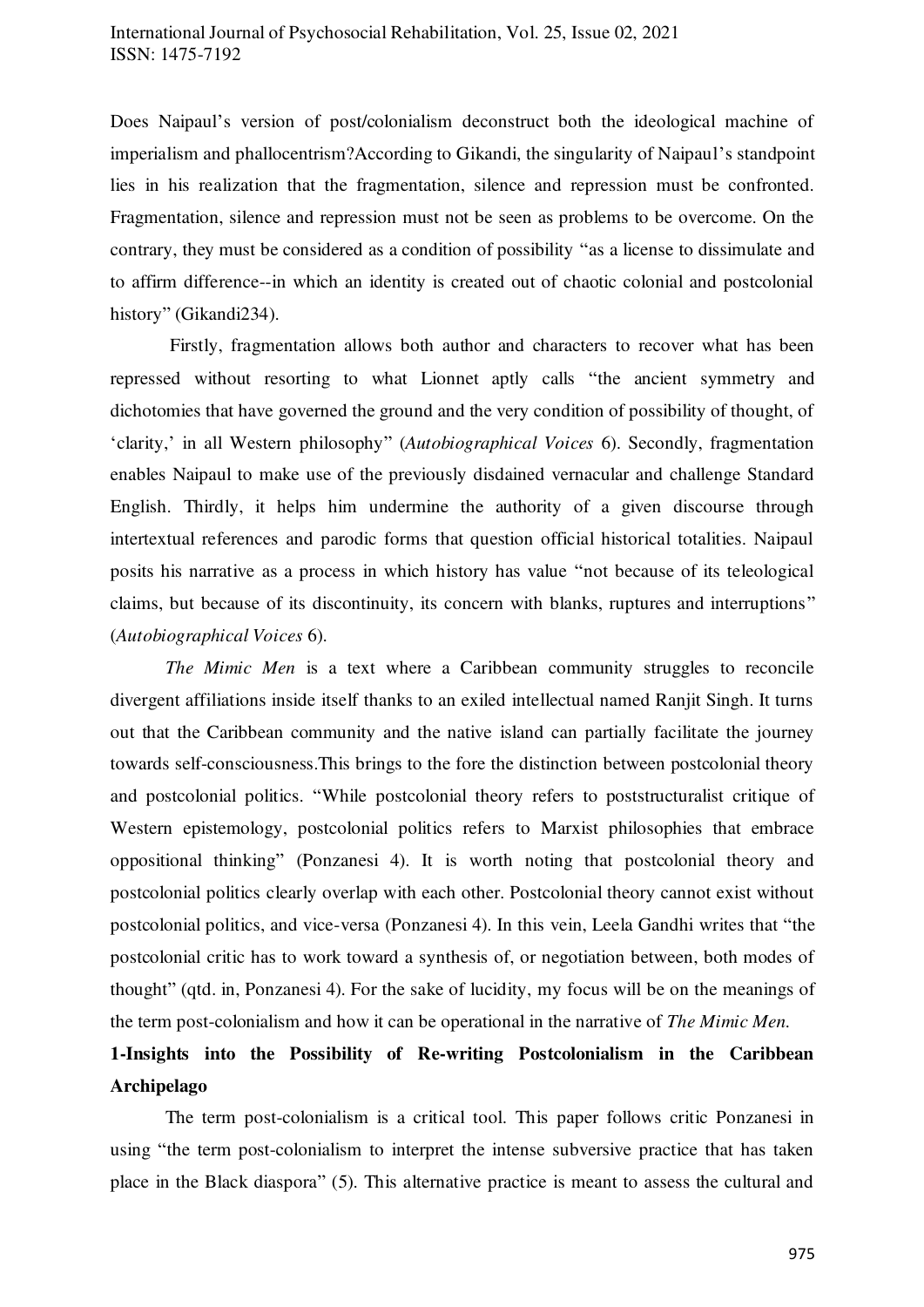political aftermath of colonialism. It also rethinks the modes of representation. One of the few assets of post-colonialism in its old version is its resistance to the supremacy of the First World over the so-called developing countries. To quote Spivak seems to be useful since she considers the hyphen in post-colonialism as unnecessary:

> Post-coloniality as an aftermath, as an after- as a location formed in the fragile functioning of colonialism does not reinterpret either the transcendence or the reversal of postcolonialism, and it sidesteps the language of beginnings and ends. Containing a link to the experience of colonialism, but not contained by it, postcoloniality can be thought of as a form of realignment that emerges in *medias res*, critically undoing and re-drawing colonialism's contingent boundaries. (*In Other Worlds: Essay in Cultural Politics* 150)

To look at post-colonialism from a historical angle implies that it is operational at the end of colonial empires. That is why, there is an urgent need to deal with the term as an ideological concept referring to a pre-colonial phase. A corollary is that "independence itself has to be seen as the coronation of a postcolonial state of mind and not as the beginning of it" (Ponzanesi 6).

Thus, Naipauluses the term post-colonialism as a strictly historical concept following Indian critic Ahmed Aijaz. "It must also be used as a transhistorical concept addressing new global dimensions as Spivak does" (qtd. in,Ponzanesi 6). The "*post*,"Ponzanesi explains, "must be qualified as epistemological and as chronological" (6). Most importantly, the "prefix *post* must indicate the transformations at stake in global dynamics" (6). It must be noted that postcolonial theorizing has effectively contributed to the subversion of binary thinking. However, postcolonialism can become a self-referential category. It can result in "the over theorizing of identity issues, which often leads to empty rhetoric with no clear and direct political impact and which dangerously deprives minority groups of their language of oppression and impinges upon a more activist side of postcolonial *raison d'étre*" (Ponzanesi 6).

To ensure "a postcolonial *raison d'être*," Naipaul puts the accent on the local and its particularity. The main character in *The Mimic Men* is Ralph Singh. The protagonist is a true catalyst. His multiple identities help him dissolve the racial boundaries separating him from other characters. Dissolving racial boundaries is Singh's own ways towards becoming a subject *encommun*. However, he retains his distinctiveness, but in a new constellation of a cosubject immersed in a web of connections and conflicts. Indeed, his search for an authentic identityis structured around intertwined quests transforming his life and the lives of those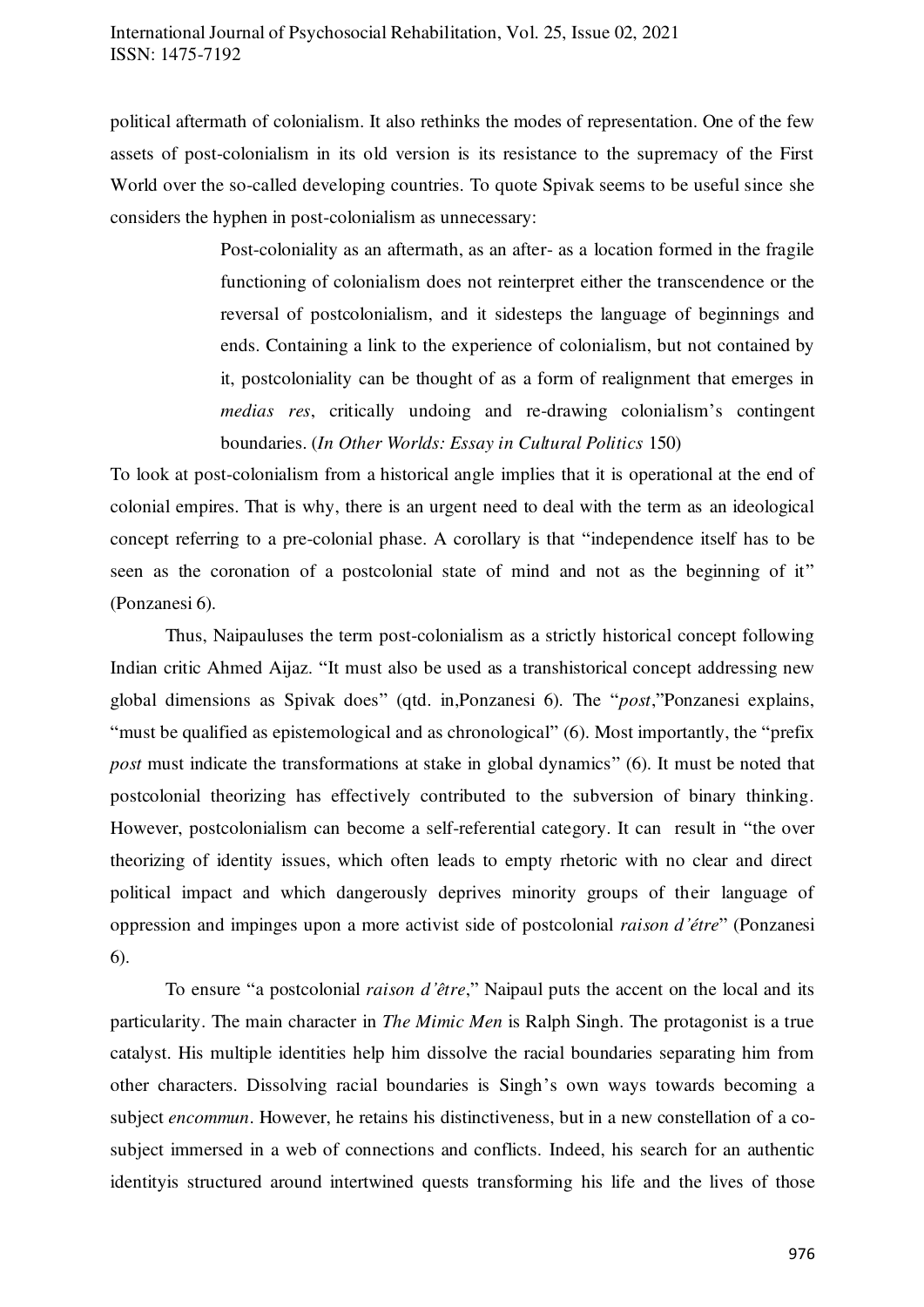around him. Naipaul's novel undertakes to assess the main effects of Singh on Isabella's islanders. *The Mimic Men* turns to be the fictional memoir of Ralph Singh, or more accurately, an autobiographical account of Naipaul.By inducing such reflexive ironiestogether with jokes about writers throughout the narrative of *The Mimic Men*, Naipaul explores the status of the Caribbean writer in delineating the national and cultural characteristics of Caribbean communities.

### **2-A Glow After Memory: Isabella Island, an Island "Scarred by History"**

*The Mimic Men* is Naipaul's best seller. Naipaul's novel mediates between the island of Isabella and London by means of flashbacks. *The Mimic Men* explores the impacts of the main character on the inhabitants of Isabella island. In fact, *The Mimic Men*'s incipit evokes the cremation of Mr. Shylock, the owner of the boarding house in London where Singh lives. Singh explains: "I had not been aware of death, had never seen those funeral processions which, rain or shine, had enlivened all our afternoons on the Caribbean island of Isabella" (*The Mimic Men* 1). Death bewilders Singh in his exile in London.

The choice of cremation as a setting for the novel has Caribbean overtones. Patrick Chamoiseau notes that cremation are special historical spaces. He explains that, "[they] used to be pretexts for the gathering of slaves on the plantation" (391).Naipaul, however, envisions cremation as a non-hierarchical space that provides a temporary sense of belonging (Hilkovitz 158). In other words, death's door is always opened. Singh asserts that: "let it not happen to me. Death? But that comes to all" (*The Mimic Men* 3). In his steps, O'Regan contends that in stressing difference and hybridity by bringing together different human beings around the body of Mr.Shylock, cremation acts as a:

Vectorof creoleness in the community itself. Through the mental musings on the nature of their relationship with the deceased, the mourners reflect in a mature and constructive manner on the quality of their relations with one another. (O'Regan 185)

The other characters are forced to be 'in-relation' with one another at Mr. Shylock's cremation. Singh thus inviteshis native community to embrace hybridity (O'Regan 185).

Singh has an in-between identity, which "seems to have occurred in parentheses" (*The Mimic Men* 6). His eyes disturb Lieni, a Maltese boarder, who "could be recognized at a glance as an immigrant, Maltese, Italian, Cypriot" (*The Mimic Men* 31). More importantly, "his dark, luxuriant and very soft hair might be a source of further disturbance"(*The Mimic Men* 23). Besides, he does not disregard his origins: "I could not pretend even to myself to be part of the [London] community or to be putting down my roots"(*The Mimic Men* 6). Singh explains: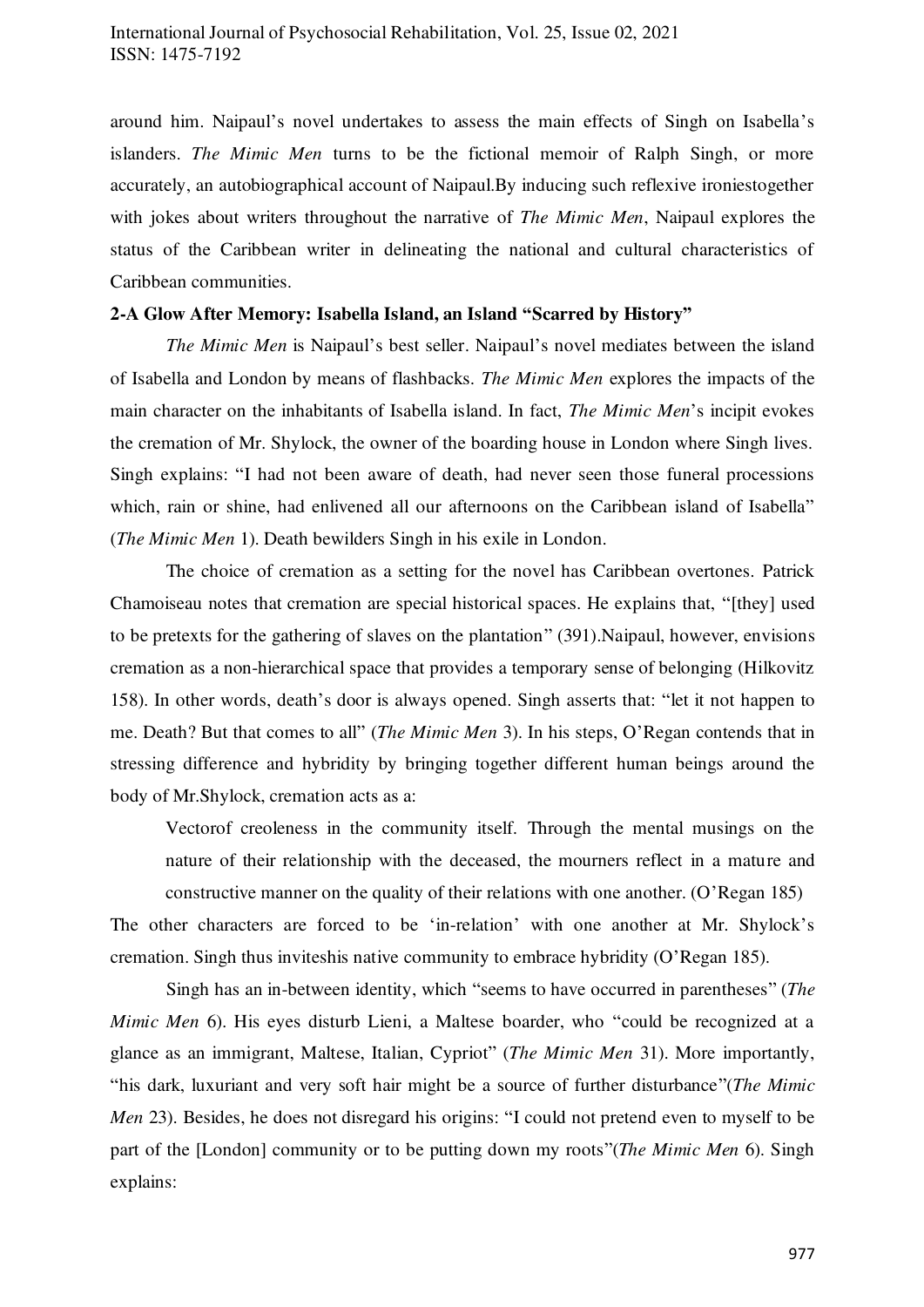It was up to me to choose my character, and I chose the character that was easiest and most attractive. I was the dandy, the extravagant colonial, indifferent to scholarship. (...) But, I let it be known that on my island my family were the bottlers of Coca-Cola. The fact impressed less than I had expected. But, the respect with which I was treated by boys from the island-to whom the fact was significant- was a help. (*The Mimic Men* 23)

As one can easily infer, Singh's multiple origins do not hinder his cross-cultural connections with both Londoners and Caribbeans.

In *The Mimic Men*, Naipaul explores the role of the writer in saving his/her community from provincial mediocrity.It is clear that Singh has disturbedIsabella island in the same way Europe has disturbed the Caribbean. The book, which serves as the only concrete document about Singh's history, is meant to have opened endings. This is deliberate to better convey the idea that Caribbean history in different Caribbean islands "is still writing itself, still making itself, still largely undocumented" (Powell, qtd. in Newson & Leek 194). Singh, for example, debunks the notion of official history by means of "manifestos and antiquarian research" (*The Mimic Men* 35). The writing of a book and a diary stand as metaphors for the re-building of fragmented history in the Caribbean archipelago. The bookis also a metaphor for creating a free space that can house the history and culture of different creoles,and can create a creolized identity politics on Caribbean islands. This is Singh's way to incorporate his loss of a permanent notion of home. The end of the novel reflects on the absence of a conclusive Caribbean history and alerts readers to the fact that Singh's story is simply an ongoing dialogue about the documentation of creole unbound identities, histories and cultures throughout the Caribbean archipelago. There are still so many stories to be told about Creoles. There is still so much unfinished history to be unearthed about the Caribbean archipelago. That is why, Naipaul leaves room for other storytellers and other versions of history.

More significantly, Singh does not search for serenity. For Singh, disorder and complicated relationships are more immediate and more reassuring. He asserts that "only the panic of ceasing to feel myself as a whole person, the threat of other people's lives, the remembered private landscapes and the relationships" (*The Mimic Men* 33)matter. Singh yearns to escape from his native island. Yet, the memory of Isabella and its locals haunt him and prevent him from escaping: "the pale blue sky, green hills, brightly coloured houses, coconut trees and green sea. (*The Mimic Men* 33). His marriage with Sandra is meant "to offer comfort and status to a woman who was denied these things in her country" (*The Mimic Men* 44). More importantly, once he returns to Isabella, he gives solace to different women by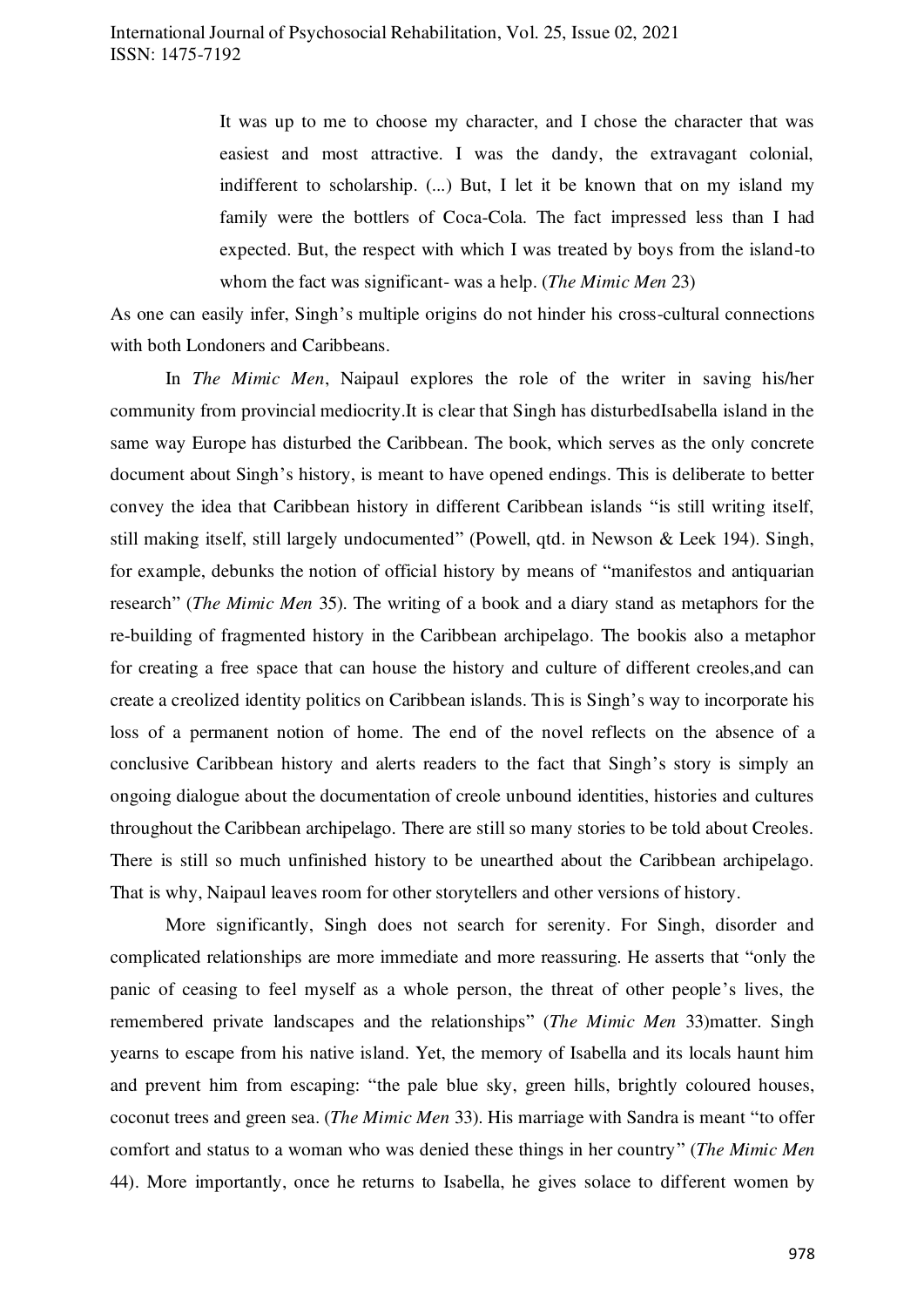taking them to bed. He has made love with "a number of women of various races (…) what had been an occasional extravagance became, as before, an addiction, but now guiltless and clinical" (*The Mimic Men* 73). However, physical love is a kind of art for Singh. It is neither vice nor mystery.

As one can easily infer, the characters in *The Mimic Men* hate the common. The protagonist strives to meet diverse people, to live among a heterogeneous community composed of métis, hybrids of Black and White, Chinese, Indians, Europeans, Africans, Maltese and Antilleans. According to critic Scharfman, "they come from everywhere and nowhere; they criss-cross continents, making a mockery of national identity, defying stereotypes about race, class and sexuality" (457). Scharfman asserts that "they force us into that uncomfortable place of indeterminacy where we must suspend judgment, the most facile of our defenses" (457). Furthermore, Scharfman explains that Naipaul's characters consciously and sometimes unconsciously "enact the wisdom of the proverb informing the reader that life can only be understood backwards, but must always be lived forwards" (457).

Above all, Singh's encounters with the inhabitants of Isabella island can be assimilated to the Caribbean islands' ambiguous encounters with the elsewhere. Critic Wynter explains that "Caribbean identity is a rich, tormented blend of Elsewheres- African, European, East Indian and American" (43).Subsequently, Singh has transatlantic origins: an origin that connects himto different regions, worlds and cultures on the two sides of the Atlantic. Origins are, therefore, shared. The outcome can only be the inextricable link between distant origins. In this respect, Singh asserts: "we were a melodramatic race" (*The Mimic Men* 59), or more accurately, "an intermediate race, the genes passive, capable of disappearing in two generations into any of the three races of men" (*The Mimic Men* 59). As such, the novel fosters the encounter between the islanders and the "Elsewhere" through its characters' diverse regional affiliations and rhizomatic identities.

## **3- On Healing the Scars of History in the Caribbean Archipelago**

*The Mimic Men* can be regarded as a representation of cross-poetic histories and identities in the Caribbean society. In this regard, Ralph Singh, the protagonist in *The Mimic Men* conjures that: "A more than autobiographical work, the exposition of the malaise of our times pointed and illuminated by personal experience and that knowledge of the possible which can come only from a closeness to the other" (8).Particular emphasis is placed on transformation and the fertility of cultural diversity within the scope of the narrative. I will scrutinize the extent to which Naipaul postulates cultural and linguistic transformation as having shaped histories and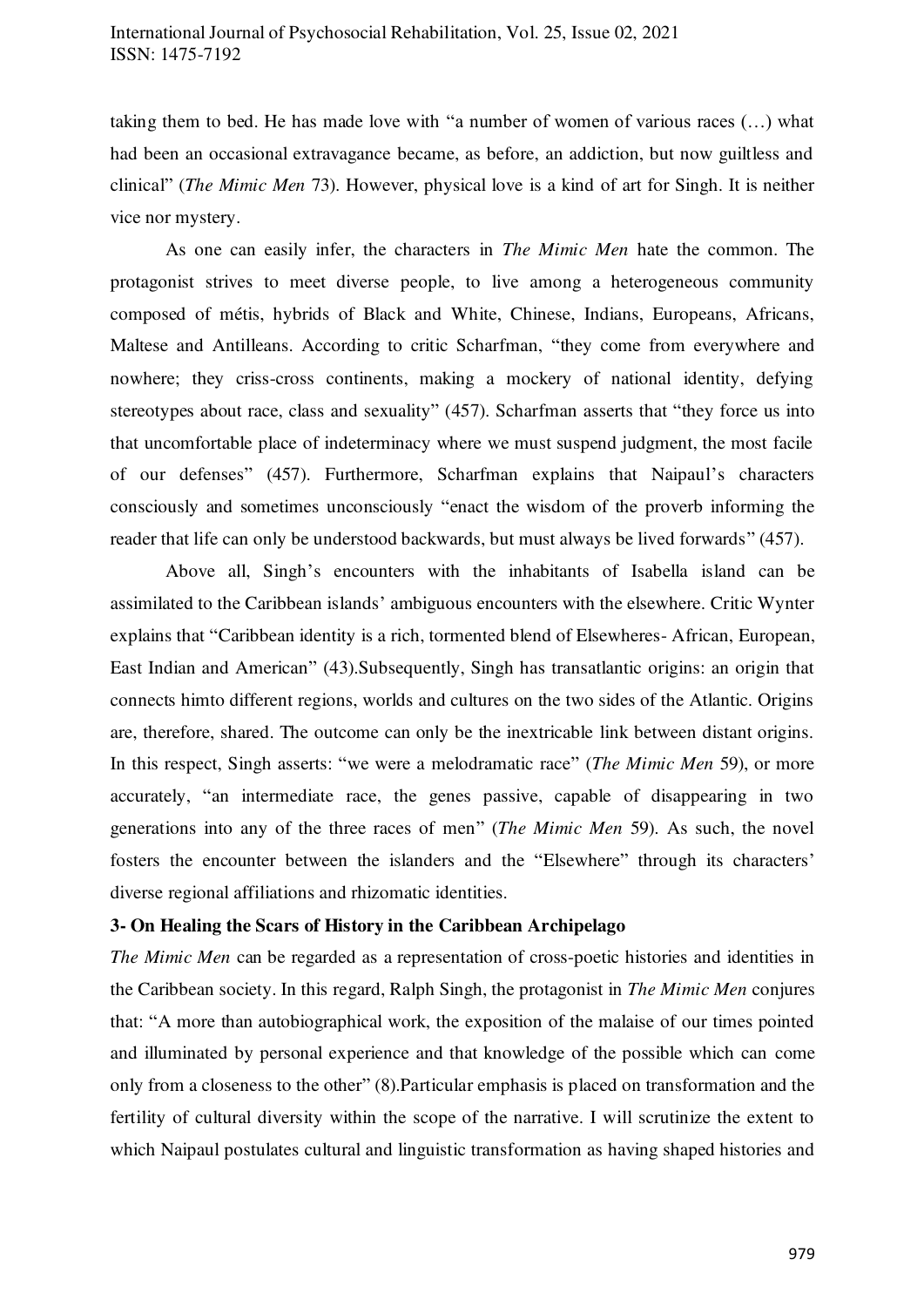individual/collective identities in the Anglophone Caribbean. The following part will be informed by Derek Walcott's and Wilson Harris's theoretical formulations.

Harris (1981) contrasts Naipaul's notion of transformation with 'the documentary stasis of imperialism" (28). For Walcott (1974), the transformation of different cultures in the Caribbean is "a dynamic process of constant renewal" (3). Walcott perceives Caribbean history as a process (6). Likewise, Harris considers the development of Caribbean cultures and societies to be creative (28). In Naipaul's narrative, Ralph Singh claims that his "first instinct was towards the writing of history (*The Mimic Men* 81) and adds that "it was the shock of the first historian's vision (…), a vision of disorder that was beyond any one man to control yet which, I felt, if I could pin it down, it might bring me calm" (*The Mimic Men* 81). As one can easily infer, both sets of ideas constitute imaginative responses to history in the Caribbean. (Bruning 120). This will bridge the rift between different interpretations and representations of the different facets of the Caribbean archipelago.

Naipaul represents local Caribbean histories from the perspective of ordinary individuals. V.S.Naipaul's*The Mimic Men* is the story of Ranjit Kripalsingh, who changes his name to Ralph Singh. In this regard, he says: "Ranjit is my secret name (…) It is a custom among Hindus of certain castes. This secret name is my real name, but it ought not to be used in public" (*The Mimic Men* 94). In another occasion, he asserts that "I was a man apart, disentangled from the camouflage of people' (*The Mimic Men* 116). The novel is divided into three parts. Naipaul begins "in *medias res*, flashes back in the second part to an earlier period in the history of the island of Isabella and takes up in the third part at the point where the first part stopped" (Boxill 12). The story is told in the first person by "a self-searching and selfaccusing individual, who is keenly aware of the shortcomings of the society he is describing and of his own complicity in helping create or perpetuate these shortcomings" (Boxill 12). In *The Mimic Men*, Naipaul is primarily interested in the development of Singh's personality as he wrestles with the ills of his society to choose at last mimicry (Christopher 8).

Singh strives to escape the horrors of the post-modern world. Singh yearns for "the final emptiness" (*The Mimic Men* 10). Escape, however, brings only momentary release. Nomadism in Naipaul's novel introduces drama into the lives of the islanders. In so doing, it helps sharpen his "perceptions of the world" (*The Mimic Men* 214). Singh drives furiously away from the destructive party at the Roman house to the ruins of an old slave plantation to connect with his West Indian past. "Naipaul's probing of West Indian history and the inability of his character to connect with the West Indian landscape make it necessary for him to evoke vegetation and the island's surroundings as a necessary motif" (Boxill 14). Singh believes that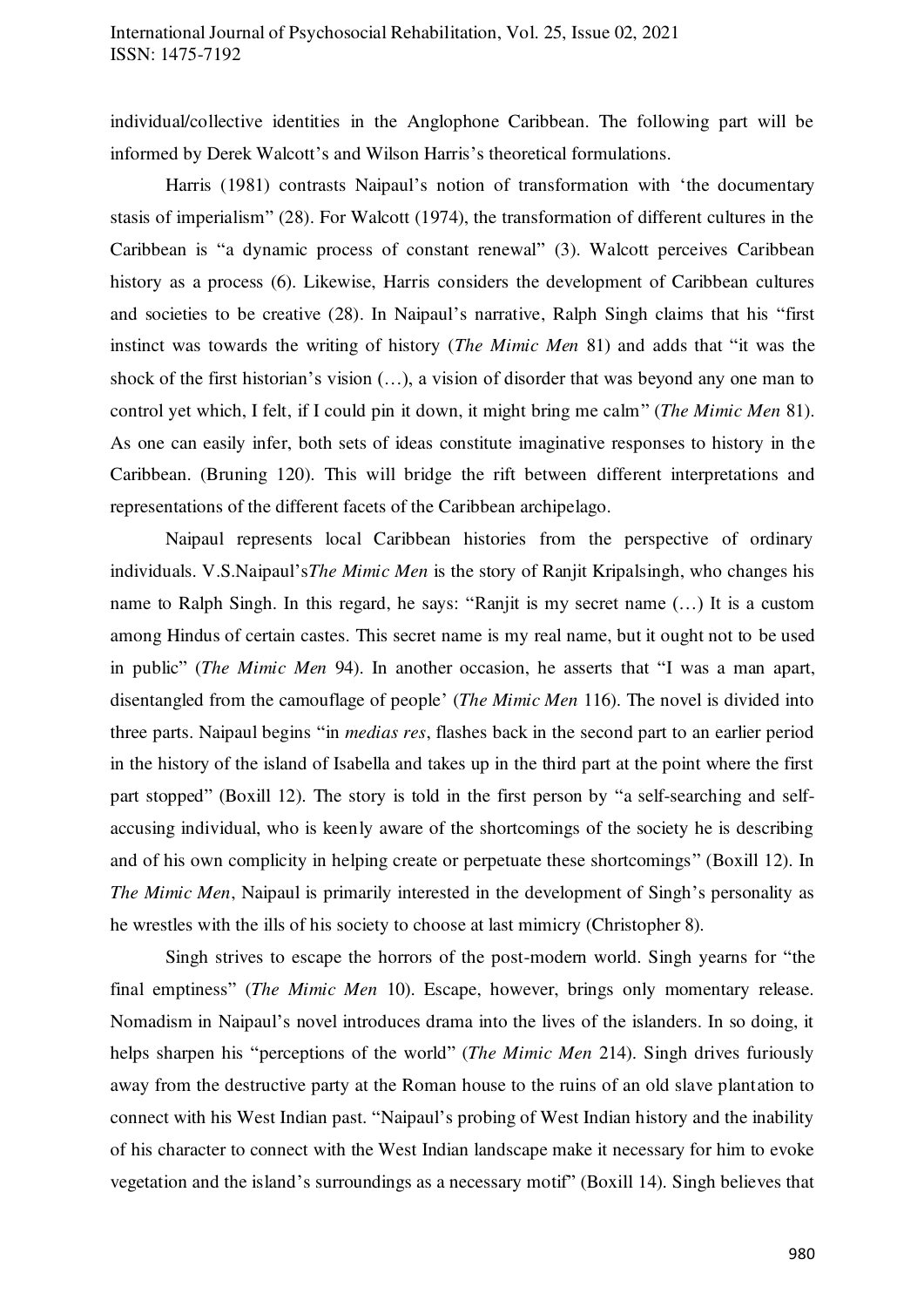the colorful tropical world around him is natural. But, it has been used by foreigners "for their amusement" (Boxill 14):

> He told me about the coconut, which fringed our beaches, about the sugarcane, the bamboo and mango. He told me about our flowers, whose colours we saw afresh in the postcards which were beginning to appear in our shops. The war was bringing us visitors, who saw more clearly than we did; we learned to see with them, and we were seeing only like visitors. In the heart of the city he showed me a clump of old fruit trees: the site of a slave provision ground. From this point look above the roofs of the city, and imagine! Our landscape was as manufactured as that of any great French or English park. But we walked in a garden of hell, among trees, some still without popular names, whose seeds had sometimes been brought to our island in the intestines of slaves. (*The Mimic Men* 146-7)

Subsequently, Singh does not look at his birthplace with the eyes of a local. Naipaul's preference for blurring his characters' perceptions is thus noticeable. This duality between embracing a new era in the history of the islands and retaining old traditions indicates, in theoretical terms, the interrelation between the notions of creoleness and exoticism (Bruning 135).

Convinced that the history of the Caribbean is a chequered one, Naipaul refuses to glamorize, and thus to ascribe virtue to slavery and colonialism. Subsequently, the author attempts to offer real solutions to deal with what Boxill chooses to call 'bastard worlds' (17). Singh yearns for order. In *The Mimic Men*, the readers are first introduced to Singh "as a foreign student in London living in a household of displaced persons on the brink of London's city" (Boxill 17). Then, he gets back to Isabella to impose order on his life. Singh also performs other roles, namely, "the Aryan Chieftain of his schoolboy fantasy, the husband who relies too heavily on the strength of his wife, the successful businessman, the politician who revels in the game and glamor of politics and the recluse" (Boxill 17). Singh adopts and adapts these roles in various attempts at controlling and ordering the chaos in his life (Boxill 17). Subsequently, he learns to distinguish between "the lead of reality" and "the gold of the imagination" (*The Mimic Men* 10).

### **Conclusion**

In brief, the story in *The Mimic Men*is most certainly unconventional. It is open-ended, polyphonic and equivocal. It forces the reader to participate in the re-construction of Caribbean history, and in the construction of an identity that looks back to past memories to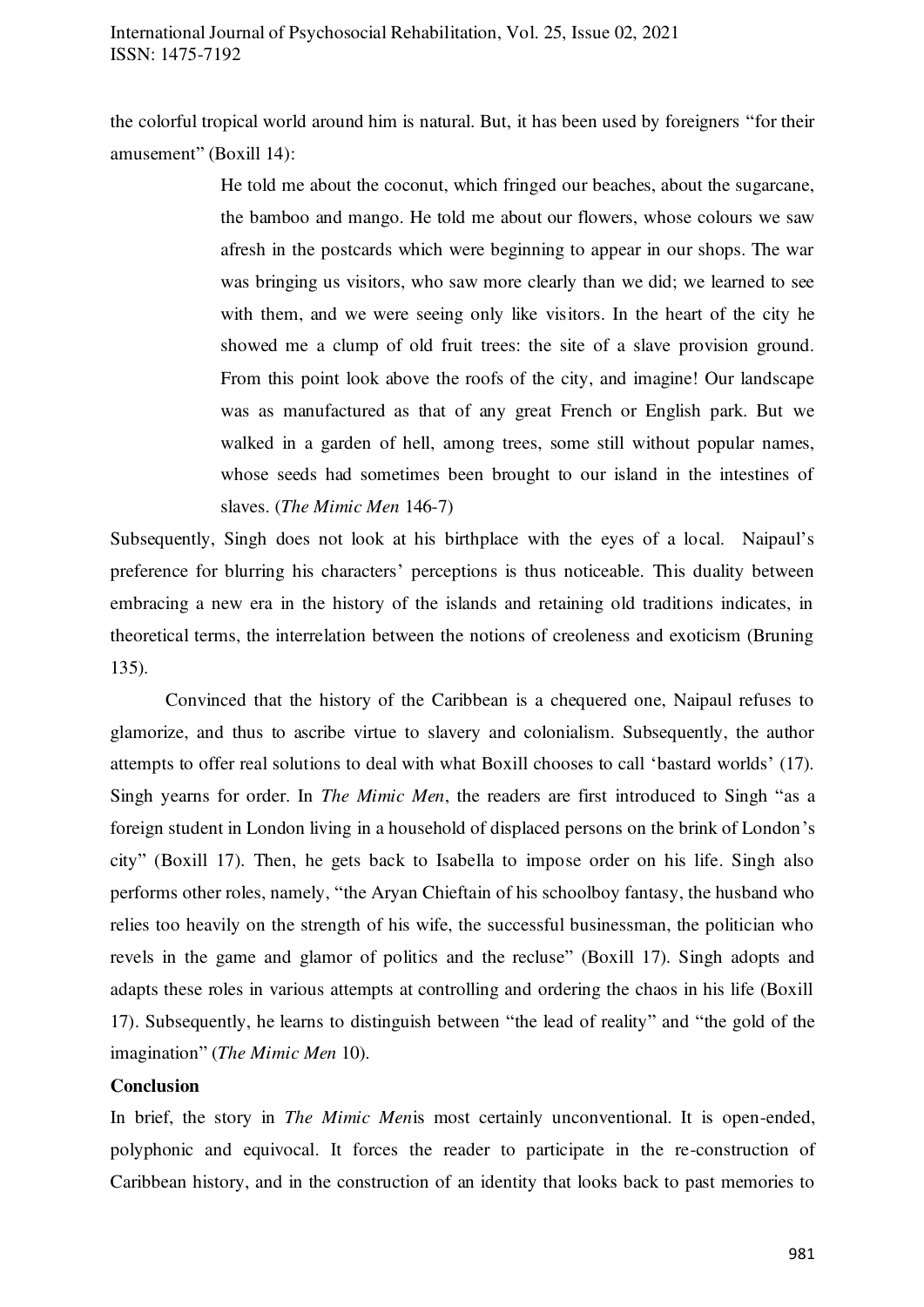reshape the present and re-fashion the future. The narrative is about the crossing of divided selves through the motifs of death and rebirths. Singh in *The Mimic Men* makes small, but confident steps toward a more flexible and integrated self.

#### **Works Cited**

- Boxill, Anthony. "The Little Bastard Worlds of V.S. Naipaul's *The Mimic Men* and *A Flag on the Island*." *The International Fiction Review* 3.1 (1976): 12-19.
- Bruning, Angela. *Caribbean Connections: Comparing Modern Anglophone and Francophone Caribbean Literature, 1950s-Present*. Diss. University of Stirling, May 2006.

Chamoiseau, Patrick. *Texaco*. Gallimard, 2001.

- Gikandi, Simon. *Writing in Limbo:Modernism and Caribbean Literature*. Ithaca, NY: CornellUniversity, 1992. Print.
- Harris, Wilson. "Creoleness: The Crossroads of a Civilization." *Caribbean Creolization: Reflections on the Cultural Dynamics of Language, Literature, and Identity.* Eds, Balutansky, et al. Gainesville/Barbados: University Press of Florida/ University Press of the West Indies, 1998.
- Hilkovitz, Andrea Katherine. *Telling Otherwise: Rewriting History, Gender, and Genre in Africa and the African Diaspora*. University of Texas, 2011. Mosher, Sarah Elizabeth. *Shooting the canon: Feminine autobiographical voices of the Frenchspeaking*. The University of Arizona, 2008. Ann Arbor: UMI, 3315625.
- Lionnet, Françoise. *Autobiographical Voices: Race, Gender, Self-portraiture*. Ithaca: Cornell University Press, 1989.
- Naipaul, V.S. *The Mimic Men*. Vintage Books: New York, 1967.
- Newson, Adele, and Linda Strong-Leek. *Winds of Change: The Transforming Voices of Caribbean Women Writers and Scholars*. New York: Peter Lang, 1998. Print.
- O'Regan, Derek. *Postcolonial Echoes and Evocations*. University of Michigan: Peter Lang, 2006.
- Pfaff, Françoise. *Conversations with Maryse Conde*. University of Nebraska Press, 1996.
- Ponzanesi, Sandra. *Paradoxes of Postcolonial Culture*. Suny Press, 2004.

Scharfman, Ronnie. "A Fugue of Legacies." *The Romantic Review* 94 3.4 (2003): 457. Print.